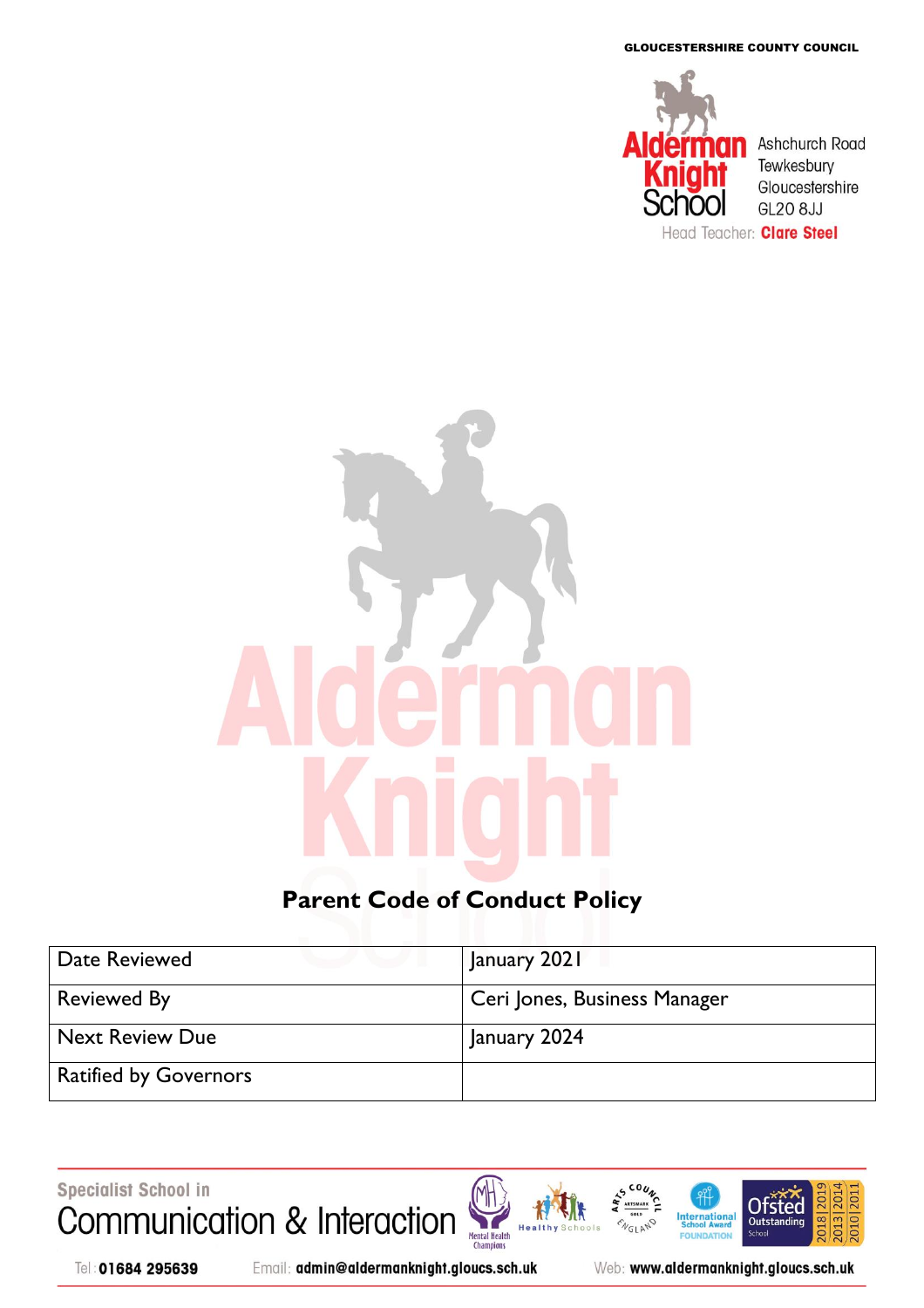#### **Contents**

- 1. Purpose and scope
- 2. Our expectations of parents and carers
- 3. Behaviour that will not be tolerated
- 4. Breaching the code of conduct

#### **1. Purpose and scope**

At Alderman Knight school, we believe it's important to:

- Work in partnership with parents to support their child's learning
- Create a safe, respectful and inclusive environment for pupils, staff and parents
- Model appropriate behaviour for our pupils at all times

To help us do this, we set clear expectations and guidelines on behaviour for all members of our community. This includes staff (through the staff code of conduct) and pupils (through our behaviour policy).

This code of conduct aims to help the school work together with parents by setting guidelines on appropriate behaviour.

We use the term 'parents' to refer to:

- Anyone with parental responsibility for a pupil
- Anyone caring for a child (such as grandparents or child-minders)

### **2. Our expectations of parents and carers**

We expect parents, carers and other visitors to:

- Respect the ethos, vision and values of our school
- Work together with staff in the best interests of our pupils
- Treat all members of the school community with respect setting a good example with speech and behaviour
- Seek a peaceful solution to all issues
- Correct their own child's behaviour (or those in their care), particularly in public, where it could lead to conflict, aggression or unsafe conduct
- Approach the right member of school staff to help resolve any issues of concern

## **3. Behaviour that will not be tolerated**

- Disrupting, or threatening to disrupt, school operations (including events on the school grounds and sports team matches)
- Swearing, or using offensive language
- Displaying a temper, or shouting at members of staff, pupils or other parents
- Threatening another member of the school community
- Sending abusive messages to another member of the school community, including via text, email or social media
- Posting defamatory, offensive or derogatory comments about the school, its staff or any member of its community, on social media platforms
- Use of physical punishment against your child while on school premises
- Any aggressive behaviour (including verbally or in writing) towards another child or adult
- Disciplining another person's child please bring any behaviour incidents to a member of staff's attention